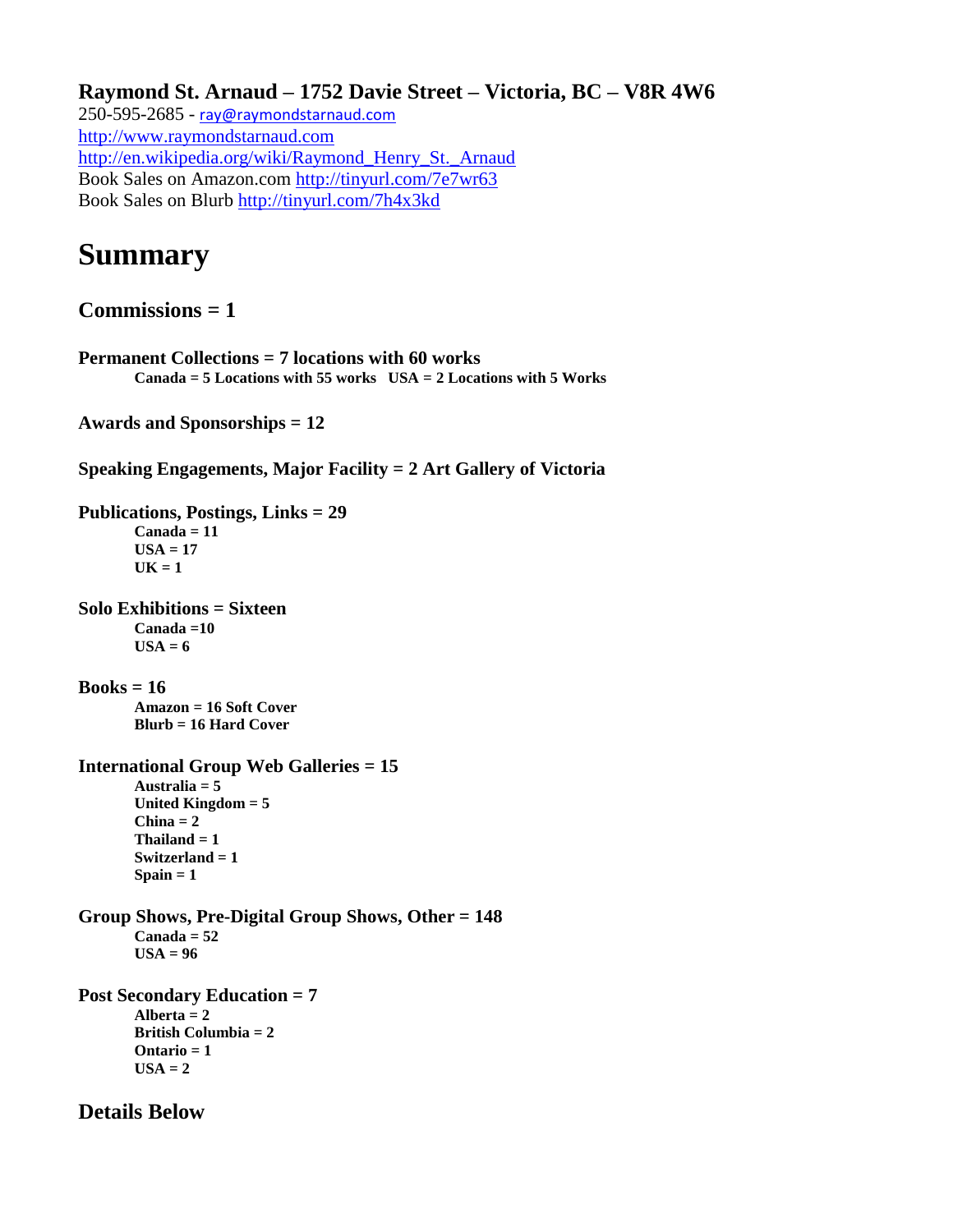## **Raymond St. Arnaud – 1752 Davie Street – Victoria, BC – V8R 4W6**

250-595-2685 - [ray@raymondstarnaud.com](mailto:ray@raymondstarnaud.com) [http://www.raymondstarnaud.com](http://www.raymondstarnaud.com/) [http://en.wikipedia.org/wiki/Raymond\\_Henry\\_St.\\_Arnaud](http://en.wikipedia.org/wiki/Raymond_Henry_St._Arnaud) Book Sales on Amazon.com<http://tinyurl.com/7e7wr63> Book Sales on Blurb<http://tinyurl.com/7h4x3kd>

## **Visual Arts Resume**

#### **Commissions**

1972 National Film Board, Stills Division, Ottawa, Ontario

#### **Permanent Collections**

1972 **National Gallery of Canada, Ottawa, Ontario,** Fifteen Prints with Negatives – Twenty Kodachrome slides

1980 **Esso Resources, Calgary, Alberta**, Painting

1980 **Energy Resources Conservation Board, Calgary, Alberta**, Two Paintings

2000-03-11 **San Diego Art Institute, San Diego, California,** Four Digital Photographs

2006 **Johnson Gallery, Mesa State College, Grand Junction, Colorado,** Digital Photograph

2007 **YMCA, Edmonton, Alberta,** Painting, (Patron donation)

2010 **Library & Archives Canada/Bibliothèque & Archives Canada, Ottawa, Ontario,** 16 books

#### **Awards**

2013 **Best Photograph,** Digital Photograph, "Frank Lewis", LOOK Victoria 2013 **Community Arts Council of Greater Victoria, Bay Center, British Columbia**

2008 **Best in Show**, Digital Photograph, "Tradition Comforts Revelation", LOOK Victoria 2008, February 8 to March 1. Jurors Award **Community Arts Council of Greater Victoria, Bay Center, Victoria, British Columbia** *The first time a photograph wins Best in Show in 40 year History of CACGV*

2000 Digital Photograph, **Best Print,** "Adobe Sunrise", **Art Center of Estates Park, Estes Park, Colorado**

1999 **Honorable Mention,** "Yellow Wheelhouse", Digital Photograph **Honorable Mention,** "Then We Had Lunch On Saltspring", Digital Photograph 23rd Annual Photography Competition and Exhibition, **Fort Smith Art Center, Fort Smith, Arkansas**

1999 **Jurors Award,** Digital Photograph, "Yellow Wheelhouse", Island Visions '99, 7th Annual Juried Show **Community Arts Council of the Saanich Peninsula, Sydney, British Columbia**

1999 **Award of Excellence in Photography**, Visions '99, Digital Photograph, "Then We Had Lunch On Saltspring" **The Chicago Windy City Artists, Zarem/Golde ORT Technical Institute, Chicago, Illinois**

1999 **Special Recognition,** Digital Photograph, "And Everything in Its Place", Contemporary '99, **Period Gallery, Omaha, Nebraska** 

1995 **Best Computer Use Design,** Computer Manipulation Series **Graphic Designers of Canada, Vancouver Island Chapter, Victoria, British Columbia**

1992 Kodak Canada sponsorship; Digital Imaging, PhotoShop, Five day workshop, **Kodak Center for Creative Imaging, Camden, Maine**

1969 **Queen Elizabeth Prize,** Province of Alberta, Best 1<sup>st</sup> year student, Photographic Technology **Northern Alberta Institute of Technology, Edmonton, Alberta**

## **Speaking Engagements**

April 7, 2011. Panel Speaker, **Art Gallery of Greater Victoria**. One of four speakers at an Art Gallery of Greater Victoria sponsored event celebrating the 25th anniversary of the Island Illustrators Society. I spoke about my current project, photographing former and current members of the Society in their studio environments. I also addressed my development with publishing books using Print-On-Demand digital technology. **Art Gallery of Greater Victoria, Island Illustrators Society, Victoria, British Columbia**

May 24, 2010. A presentation of **"Guide for Canadian Artists Shipping and Returning art to and from the USA and using UPS"** for the **Island Illustrators Society** at the **Art Gallery of Victoria.** A link to my website page that detailed the ins and outs of dealing with UPS and Canada Customs. **CAR/FAC National** has also posted a link to this page[. http://www.raymondstarnaud.com/files/guide\\_ship\\_art\\_to\\_usa.pdf](http://www.raymondstarnaud.com/files/guide_ship_art_to_usa.pdf)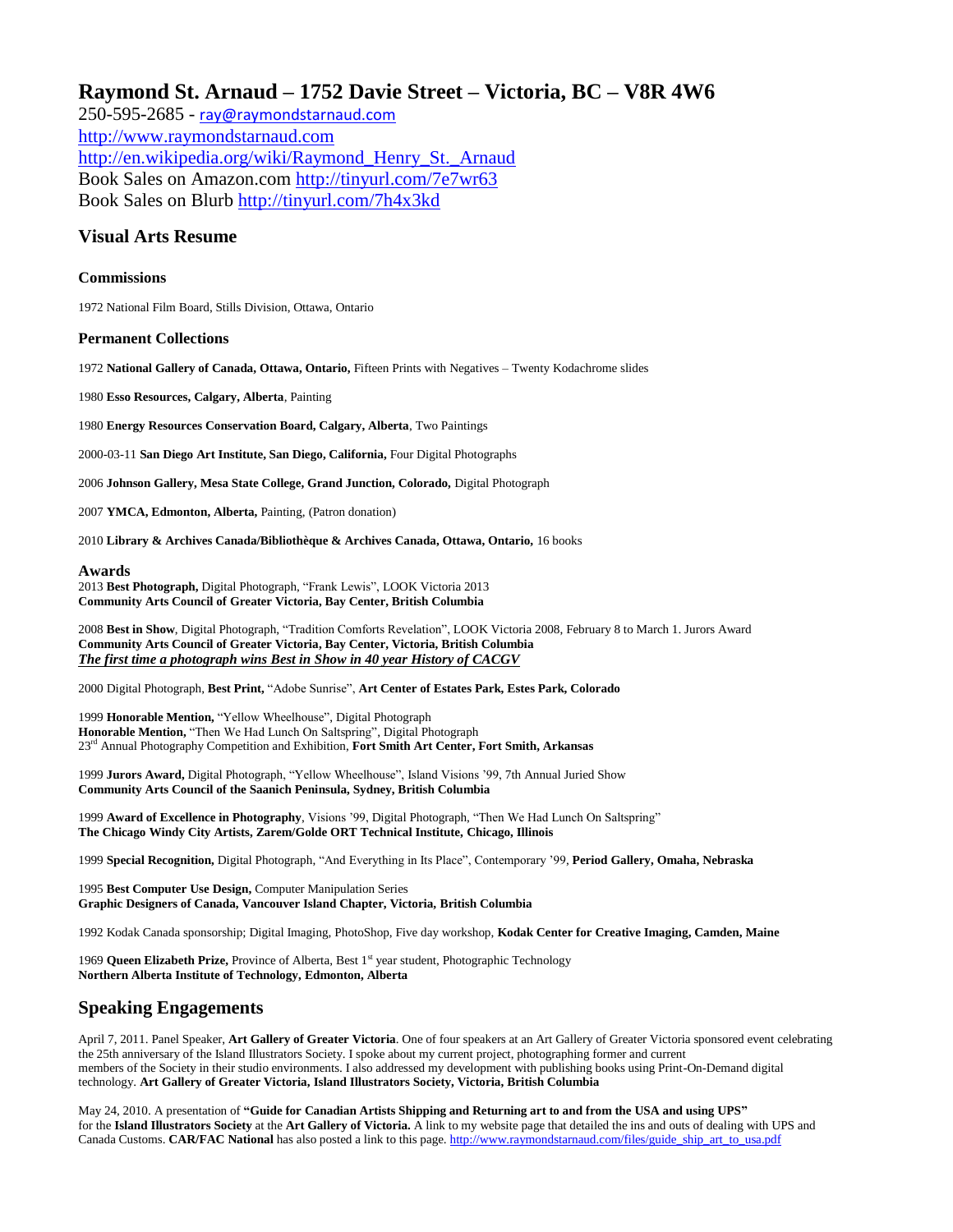## **Publications, Postings, Links**

Figure #8, nMEDIAc, **The Journal of New Media and Culture.** One of my computer graphics used in this publication as Figure #8. nMEDIAc, The Journal of New Media and Culture, Summer 2012, Volume 8, Issue 1."Selected Trends in Visualization, Theory and Techniques: Notes on the **14th International Conference on Information Visualization 2010**" **Anna Ursyn, University of Northern Colorado Ebad Banissi, South Bank University, United Kingdom**

**2012 Photograph of Ken Steacy**, from my Island Illustrators book, small article in the **Oak Bay News, April 24, 2012.** Black Press publishes image many regional versions. No Credit line in print or the web <https://www.oakbaynews.com/news/camosun-appeals-to-aspiring-comic-artists/>

**2012 Photograph of Ken Steacy**, from my Island Illustrators book, small article in the **National Post, June 6, 2012.** Credit line with photograph <https://nationalpost.com/afterword/victoria-illustrator-ken-steacy-remembers-ray-bradbury-he-had-a-generous-spirit>

**2014 Photograph of Ken Steacy**, from my Island Illustrators book, the top half of the section page dealing with College education in Canada **The Globe and Mail, November 10, 2014**. No Credit Line in print version. Web version added Credit line at the end of story after intervention <https://www.theglobeandmail.com/news/national/education/a-program-that-lets-students-follow-in-the-footsteps-of-superman/article21509988/>

**2018 Ken Steacy** photograph in a short article in the **Globe and Mail, April10, 2018.** No Credit Line in print or web versions <https://www.theglobeandmail.com/arts/film/article-comic-book-artist-ken-steacy-finds-himself-learning-by-teaching/>

**Focus Magazine Article**. An article featuring my book, 'The Island Illustrators Society...25<sup>th</sup> anniversary...68 studio visits" and the announcement of the Illustrators 25<sup>th</sup> Anniversary Show, by Amanda Farrell-Low, at **Focus magazine**, **Victoria, British Columbia** 

**Amazon Listings** I now have 16 soft cover books listed on Amazon [https://www.amazon.com/s?k=raymond+st+arnaud&i=stripbooks-intl-ship&ref=nb\\_sb\\_noss](https://www.amazon.com/s?k=raymond+st+arnaud&i=stripbooks-intl-ship&ref=nb_sb_noss)

**Blurb Listings** I now have 16 hard cover books and some e-books listed on Blurb [http://www.blurb.com/search/site\\_search?search=raymond+st+arnaud](http://www.blurb.com/search/site_search?search=raymond+st+arnaud)

**Art In Vogue, 100 contemporary artists.** Page with 3 images. **M.O.T, 32 Taeping Street, Clippers Quay, London, United Kingdom** [http://www.artoteque.com/artotech/Q\\_Artoteque/Q\\_091.htm](http://www.artoteque.com/artotech/Q_Artoteque/Q_091.htm)

**CARFAC links to my article.** CARFAC National, posts a link to my webpage article on the shipping and return of artwork to the United States via UPS. **CARFAC National. Ottawa, Ontario** <http://www.carfac.ca/2009/12/selling-artwork-outside-canada/>

**2011** Featured Image, One of my flower images featured in a short piece about PrintedArt.com on the **Hotel News Now** web site

**2010** Image in book, "Contemporary Art in Digital Media"**, San Diego Digital Art Guild**

**2010** Image in Book**,** "Beautiful Things", **Vermont Photo Space Gallery, Essex Jct., Vermont**

**2009** Featured Visual Artist, Summer 2009, **New Trail,** University of Alberta Alumni magazine **University of Alberta, Edmonton, Alberta**

**2008** Image in Book, "Urban Legends and Country Tales, Art in Digital Style", **San Diego Digital Art Guild**

**2008** Image in Book "Glimpses in Time: 2008, an International Juried Photography Exhibition" **Joyce Gordon Gallery, Oakland, California** [http://www.blurb.com/b/446138-glimps es-in-time-2008](http://www.blurb.com/b/446138-glimps%20es-in-time-2008)

**2008 Article**, "Hitch Hiking on the Digital Highway", web site now closed. **San Diego Digital Art Guild, San Diego**, **California**

2007 Manhattan Arts International, **Books Recommended by Gordon Dane, Book Editor** Listed as a contributor in Synopsis; "The Art Opportunities Book: Finding and Winning" **The Journal for Working Artists, Box 502, Benicia, California**

**2004** "Pushing the Printmaking Envelope", Interview on Fine Art Digital Printing, one image reproduced in March issue **The Big Picture Magazine, St Media Group, Cincinnati, Ohio**

**2004 Book,** "Contemporary Impressions, **The Journal of the American Print Alliance",** Volume 12, #1 Spring 2004, Image, "On the Advent of Blue", reproduced on back cover [http://www.printalliance.org/exhibits/theater\\_of\\_the\\_mind/theaterofthemind.html](http://www.printalliance.org/exhibits/theater_of_the_mind/theaterofthemind.html)

**2004 Article,** "Photographing Art", "Art Opportunities, Finding, Entering and Winning" Published by **StudioNotes/Art Opportunities Monthly**, by Benny Shaboy, July, 123 pages **The Journal for Working Artists, Box 502, Benicia, California**

**2003 Wegway #6**, 2 images, Fall 2003, **Wegway Magazine, Toronto, Ontario**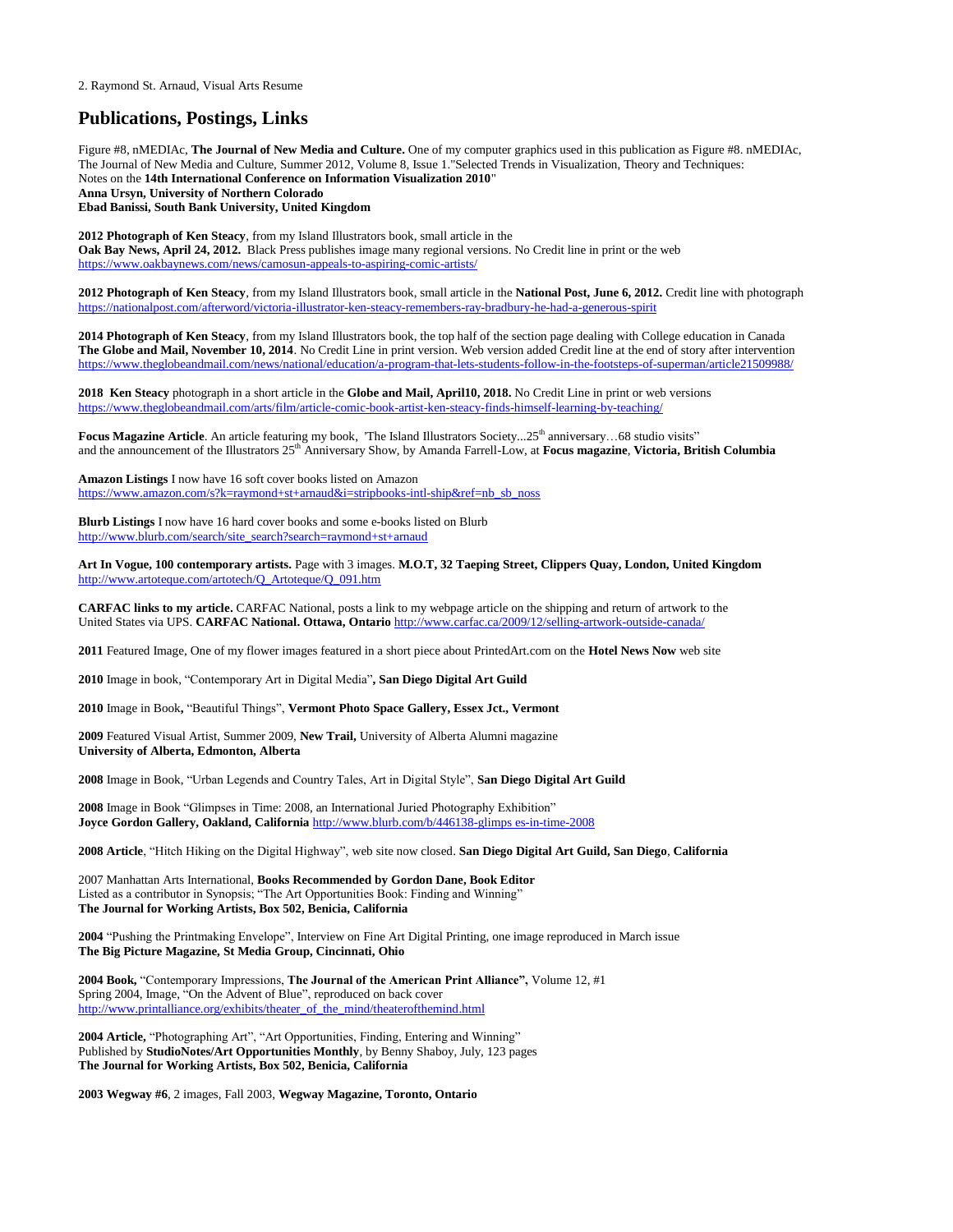**2002 Article,** "Tips for Photographing Art", Published in November 2002 – January 2003, **studioNotes, #37 The Journal for Working Artists, Box 502, Benicia, California**

2001 Digital Photograph, 100 Universes, A Print Book, October 10 to November 11 **International Print Symposium, Crossing Boundaries, Portland, Oregon**

**2001 email interview** about Digital Art on the studioNotes Listserv, Published in July-August **studioNotes, #33, The Journal for Working Artists, Box 502, Benicia, California**

2001 In Focus review by **J.D. Jarvis** <http://www.tomrchambers.com/index-145.html>

1999 Exhibition Poster, Island Illustrators Go To Sea, Digital Photograph, "Yellow Wheelhouse" **Island Illustrators Society, Maritime Museum of British Columbia, Victoria, British Columbia**

1999 Victoria Calendar – Month of May **Island Illustrators Society, Watermark Lithography, Victoria, British Columbia**

1980 Image, "Artists of Alberta", Suzanne Devonshire Baker **University of Alberta Press, University of Alberta, Edmonton, Alberta** <https://www.uap.ualberta.ca/titles/654-9780888640673-artists-of-alberta>

#### **Solo Exhibitions**

2012 Twenty Four Digital Photographs, April 9 to May 5 **Old School House Art Centre, Qualicum Beach, British Columbia**

2005 Forty Digital Photographs, October 24 to November 11 **Johnson Gallery, Mesa State College, Grand Junction, Colorado**

2004 Thirty Six Digital Photographs, February 16 to March 13 **Old School House Art Centre, Qualicum Beach, British Columbia**

2003 Twenty Digital Photographs, Two Person Show, March 19 to April 13 **Sunshine Coast Arts Center, Sechelt, British Columbia**

2002-03 Twenty Four Digital Photographs, November 29 to January 18 **Mildred Erb Gallery, Nelson Museum, Nelson, British Columbia**

2002 Twenty Six Digital Photographs, Two Person Show, (Shared with a sculptor) October 2 to 30 **Enid Mount Joy Gallery, Keizer Art Association, Keizer, (Salem), Oregon,** 

2002 Twelve Digital Photographs, "Outside The Box", July 20 to August 17 **Southern Light Gallery, Amarillo College, Amarillo, Texas**

2002 Thirty Six Digital Photographs, "Outside The Box", April 1 to 26 **Helen S. Smith Gallery, Green River Community College, Auburn, Washington**

2000-01 Eighteen Digital Photographs, "Outside The Box", December 2 to January 26 **Sierra Arts/Northwest Reno Library, Reno, Nevada**

2000 Eighteen Digital Photographs, "Outside the Box", August 1 to 31 **Dublin Arts Council, Dublin, (Columbus), Ohio**

1982 Painting, **Latitude 53 Gallery, Edmonton, Alberta**

1978 Painting, **Latitude 53 Gallery, Edmonton, Alberta**

1976 Painting, **Latitude 53 Gallery, Edmonton, Alberta**

1970 Photographs, Circulating Exhibition, **Visual Arts Branch, Alberta Culture, Government of Alberta**

1970 Photographs, **Banff Center, School of Fine Arts, Banff, Alberta**

1970 Photographs, **Northern Alberta Institute of Technology, Edmonton, Alberta**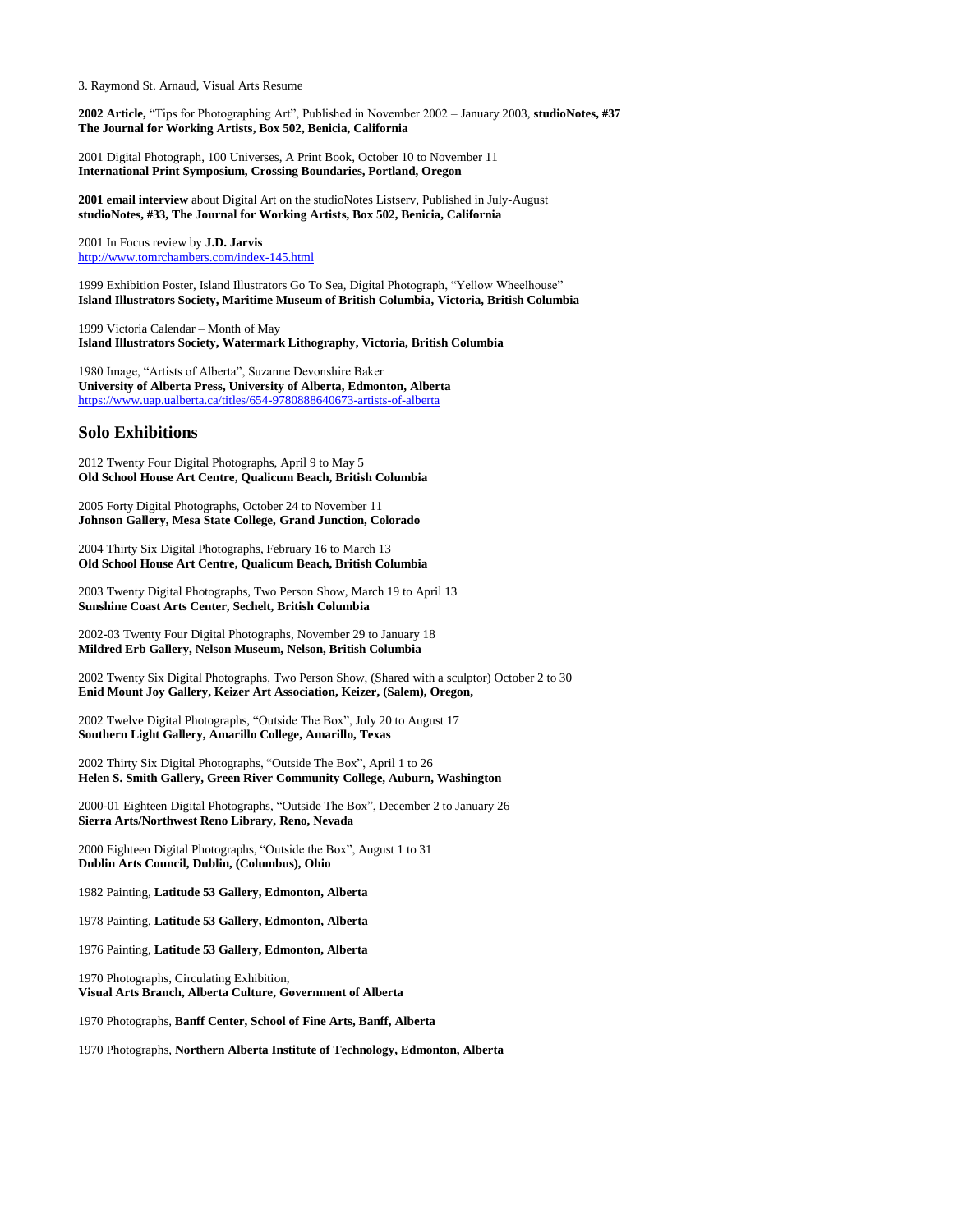## **Book Publishing**

2012 **"Echoes of a Landform",** Paintings based on memories of flying across the vast Canadian northern landscape while working as a camera operator on an aerial mapping and aerial survey crew 50 pages, 24 images, ISBN-13; 978-1-4752369-3-4

2011 **"The Island Illustrators Society...68 studio visits",** Photographs of current and former members of the Island Illustrators Society in their studios. 76 images, 140pages. Membership and Guest Speaker lists, ISBN-13: 978-0-9809859-8-6

2011 **"Night Visions . . . from Laputa"**, A collection of images that represent the figurative paintings between 1974 and 1982. The books is divided into 3 parts, Hard Edge paintings, Airbrush paintings and the 'Metallics'. 52 images, 72 pages. ISBN: 978-1453863053

2010 **"Solo ... Artist's first flight",** 1970 photographs from artist's first solo and travelling exhibition 34 images, 50 pages, ISBN: 978-14528093-4-2

2009 **"The Amdahl Graphics...1974...1975...1976"**, Computer drawings created over three years working independently while a student at the University of Alberta. 57 images, 76 pages. ISBN 978-1-4499692-4-0

2009 **"Frank Gurney....Engraver",** Photographs from 1969 and 2009. Frank engraving guns in Edmonton, Alberta, 1969, color photos from Victoria, BC, 2009, after Frank engraved replicas of the Grey Cup and announced his retirement. 42 images, 58 pages, ISBN 978-1-4499692-7-1

2008 **"Visit...to a Surrey Townhouse"**, Close up photographs in a townhouse, examining flow of light, forced colour, enhanced contrast and detail. 37 images, 50 pages. ISBN 978-1-4499692-0-3, 2008

2008 **"Secrets...from the museums of Paris",** Photographs of the visible but unseen in Paris museums. 86 images 102 pages. ISBN 978-1-4499596-4-7, 2008

2008 **"Random Walks...Paris",** It encompasses day-to-day events and is organized around some recurring themes that evolved during the 10 day experience. 123 images, 142 pages. ISBN 978-1-4499608-4-1, 2008

2008 **"Sortie...The Running Man",** Photographs that feature the distinctive green Sortie symbol, and the immediate surround. 50 images, 66 pages. ISBN 978-1-4499610-7-7, 2008

2008 **"The Dysfunctional Photographer",** Photographs from one of two blogs, each featuring a new photograph every day for 100 days. The photographs are based on normal day–to–day life experiences. 100 images, 114 pages. ISBN 978-1-4499691-6-5

2008 **"The Forced March",** Photographs from one of two blogs, each featuring a new photograph every day for 100 days. The photographs are based on normal day–to–day life experiences. 100 images, 114 pages, ISBN 978-1-4499691-5-8

2007 **"Reflections: The Pre-Millennium Landscapes",** An Experimental, semi-abstract series that is grounded in the cultural and economic fabric of North American Society in the 20th century. 120 images. 144 pages, ISBN 978-1-4499690-9-7

2007 **"Outside The Box",** A series of images that are digitally manipulated to echo traditional printmaking techniques 42 images, 54 pages. ISBN 978-1-4499690-3-5, 200[7](http://www.raymondstarnaud.com/resume.pdf#page=2)

2007 **"As Seen On TV",** Cultural representations manipulated as exaggerated TV images. 15 full images, 15 detail images, 60 pages ISBN 978-1-4499689-6-0, 2007

2005 **"27 after 25",** A book of Photographs documenting 27 instructors celebrating 25 years of service at Camosun College, Victoria, British Columbia 60 pages, 54 photographs, ISBN 978-1-4499689-2-2, 2005

## **International Group Virtual/Web Shows**

2021 **IV2021 - 25th International Conference Information Visualization** – ONLINE – 5-16 July 2021 @ University of Technology Sydney (UTS), Australia

2021 **iVOnLine, 19th International Symposium Digital Art**, and OnLine Gallery –D-ART https://iv.csites.fct.unl.pt/au/symposia/vis/d-art/ [https://www.graphicslink.co.uk/DART.htm.](https://www.graphicslink.co.uk/DART.htm)

2010-11 Artoteque iBIENNIAL  $2^{nd}$  edition, 2 year on line exhibition **Artoteque, Canary Wharf, London, United Kingdom** [http://www.artoteque.com/artotech/OnlineBiennial2/Raymond\\_St\\_Arnaud/RaymondStArnaud.htm](http://www.artoteque.com/artotech/OnlineBiennial2/Raymond_St_Arnaud/RaymondStArnaud.htm)

2010 On-line Gallery of Digital Art, August 7 to 10 **7 th International Conference on Computer Graphics, Imaging and Visualization, University of Technology, Sydney (UTS), Australia**

2010 On-line Gallery of Digital Art, D-Art10 Symposium and Online Gallery of Digital Art, July 26 to 29 **iV 10 - 14th International Conference Information Visualization, South Bank University, London, United Kingdom**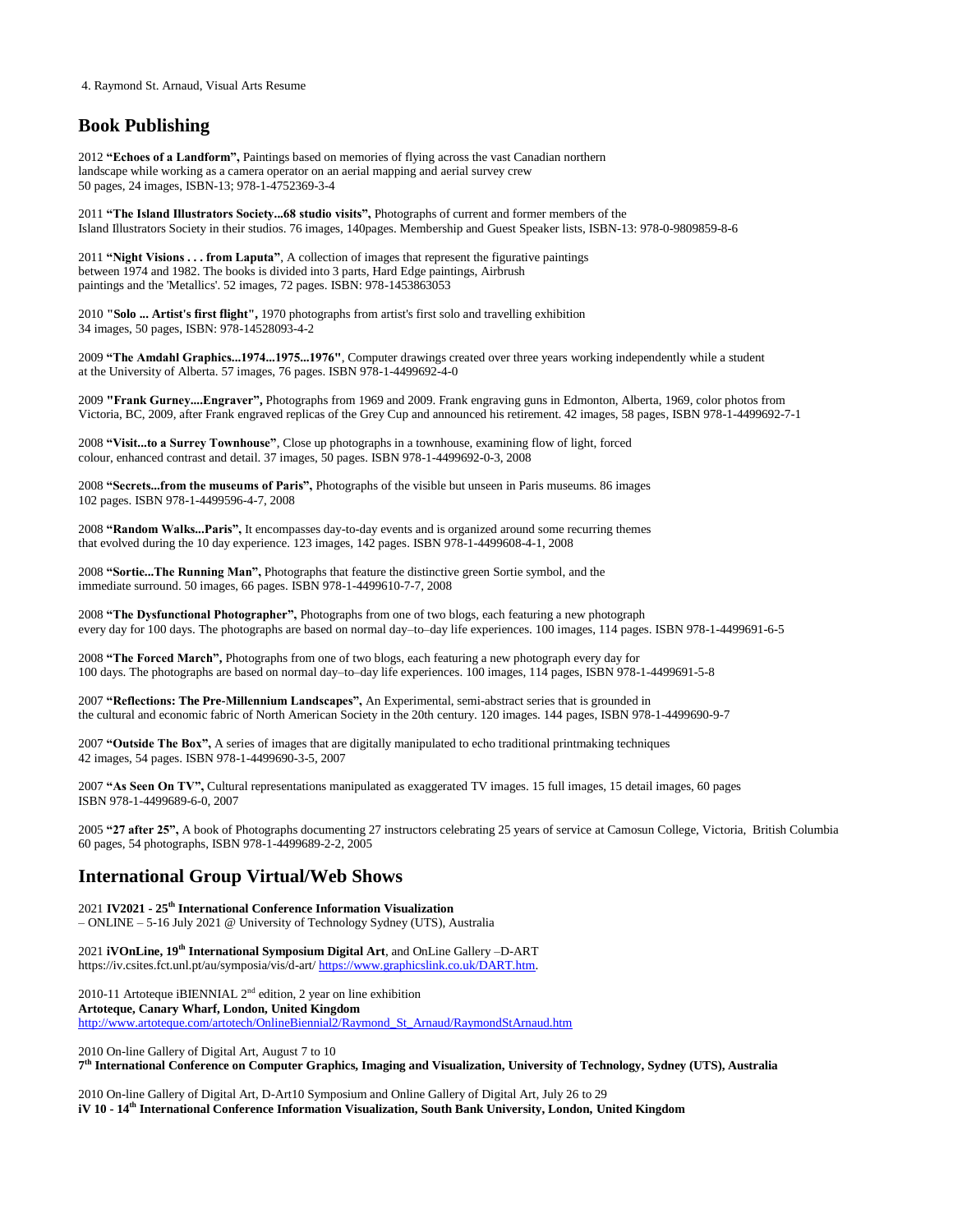2009 On-line Gallery of Digital Art, D-ART 2009 Online Gallery July 13 to 17 **The 13th International Conference on Information Visualization, iV 2009, Pompeu Fabra University (UPF), Barcelona, Spain**

2009 On-line Gallery of Digital Art, D-ART 2009 Online Gallery, August 11 to 14 **6 th International Conference Computer Graphics, Imaging and Visualization, Tianjin University, Tianjin, China**

2007 On-line Gallery, CGiV07, Imaging and Visualization, August 14 to 17 **4 th International Conference, Computer Graphics, King Mongkut's University of Technology Thonburi (KMUTT), Bangkok, Thailand**

2007 On-line Gallery, iV07, Information Visualization, July 2 to 6 **11th International Conference, The Swiss Federal Institute of Technology, Zurich, Switzerland**

2006 On-line Gallery, CGiV06, Computer Graphics, Imaging and Visualization, July 25 to 28 **International Conference, University of Technology, Sidney Australia**

2006 On-line Gallery, iV06, Information Visualization, July 5 to 7 **10th International Conference, University of London, London, United Kingdom**

2005 On-line Gallery, CGIV05, Computer Graphics, Imaging and Vision, July 26 to 29 **Bejing, China**

2005 On-line Gallery, iV05, July 6 to 8 **9 th International Conference Information Visualization, London, United Kingdom**

2002 **fAf\_15:15th Anniversary CDROM,** fineArt forum = art + technology netnews, 4 images **http://www.fineartforum.org** Archive located @ [https://webarchive.nla.gov.au/awa/20040916034707/http://pandora.nla.gov.au/pan/11009/20040626-](https://webarchive.nla.gov.au/awa/20040916034707/http:/pandora.nla.gov.au/pan/11009/20040626-0000/www.fineartforum.org/Gallery/exhibit/ray/rayind.html) [0000/www.fineartforum.org/Gallery/exhibit/ray/rayind.html](https://webarchive.nla.gov.au/awa/20040916034707/http:/pandora.nla.gov.au/pan/11009/20040626-0000/www.fineartforum.org/Gallery/exhibit/ray/rayind.html)

1998 Virtual Exhibition, Sept '98 MultiMedia Art Asia Pacific 98 **Fine Arts Forum, On-line Exhibition**

## **Group Shows and Other Activity**

2013 Four Digital Photographs, "Contact 2013", Scotia Bank Contact Photography Festival, Field of Vision, May 1 to 31 **Patrick International Fine Art, 190 Davenport Road, Toronto, Ontario**

2013 **Best Photograph,** Digital Photograph, "Frank Lewis", LOOK Victoria 2013 **Community Arts Council of Greater Victoria, Bay Center, British Columbia**

2013 Digital Photograph, Annual Exhibition, February 27 to March 11 **San Diego Digital Art Guild, Gallery 21, 1770 Village Place, Balboa Park, San Diego, California**

2013 Digital Photograph, The 10 Year Anniversary Exhibition of the SDDAG, February 2 to 27 **San Diego Digital Art Guild, Art Institute of California, San Diego, California**

2013 the "Big Show", Two 4x6 foot Digital Photographs, Exhibition in Main gallery, January 9 to 20 **CACGV (Community Arts Council of Greater Victoria), Arts Centre at Cedar Hill, Victoria, British Columbia**

2012 Print Sales on Amazon.com. A selection of 160 images posted by Printedart.com, which is out of business

2012 Printedart.com exhibit in Chicago, Illinois - one of my flower images as a 60x90 inch print, June **Neocon - the largest Interior Design Exhibition in the USA**

2011 Printedart.com exhibit, May 18 to 20 **Hospitality Design Show ("HD Expo"), Sands Exhibition Center, Las Vegas, Nevada**

2011 Printedart.com exhibits several Digital Photographs, March 17 to March 20 **Architectural Digest Home Design Show, Pier 94 Exhibition Center, New York, NY**

2011 Four Digital Photographs, November **The Well, Satellite Gallery, Community Art Council of Greater Victoria, British Columbia**

2011 **metaLphor,** Two concurrent exhibitions focused on images printed on metal. I have an image in each location, prints on gold leaf, September 1 to October 1 **Art Institute of California, San Diego, Main Street Gallery 5, El Cajon, California**

2011 Digital Photograph, October 14 to 16 **Sidney Fine Art Show, Sidney, British Columbia**

2011 Digital Photograph, July 23 to August 1 **Sooke Fine Art Show, Sooke, British Columbi[a](http://www.raymondstarnaud.com/resume.pdf#page=8)**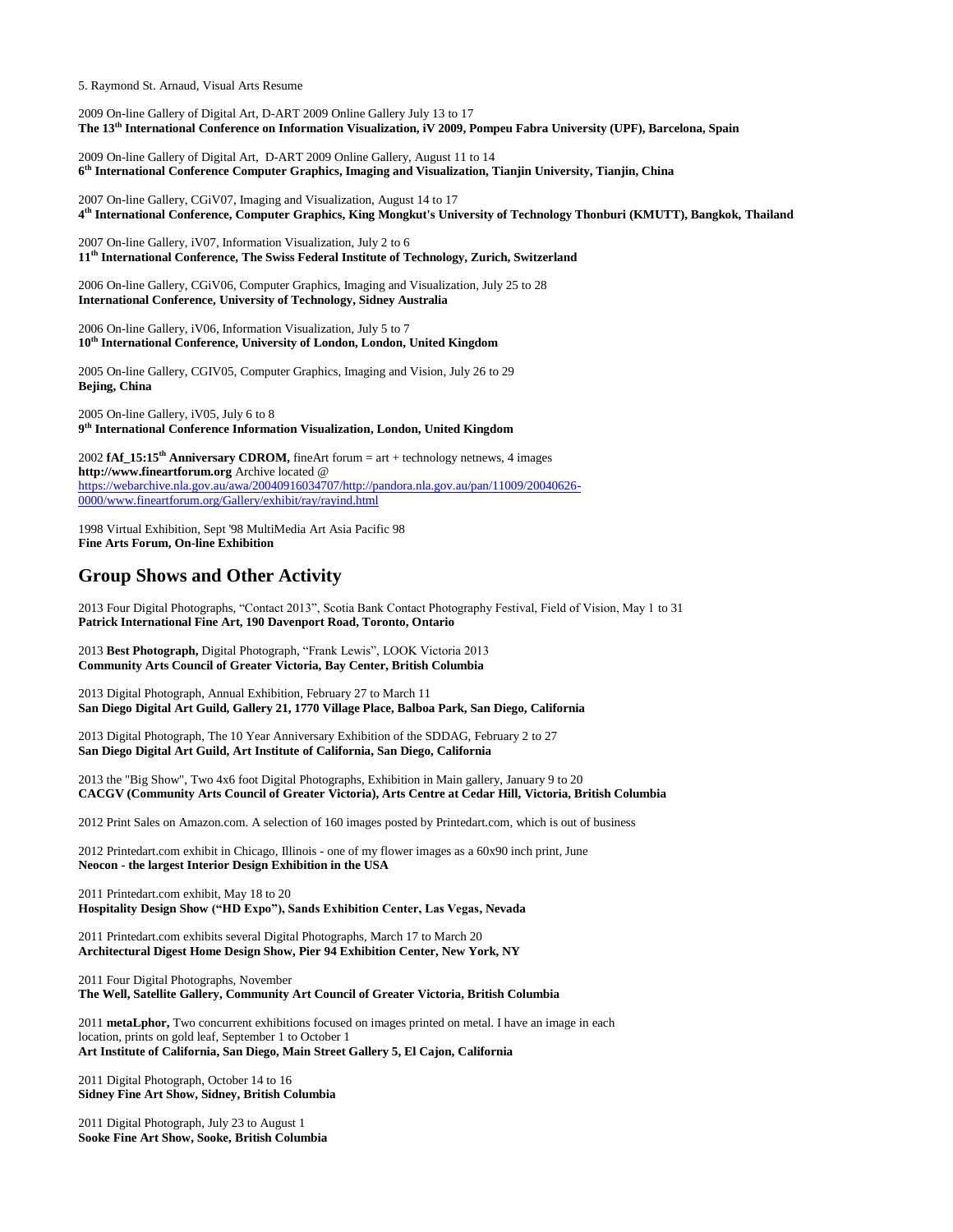2011 Two - 4 x 6 foot; 121.9 x 182.88 cm; Digital Photographs, January 26 to November 30 **Moon Under Water, Victoria, British Columbia**

2011 Bloom, Digital Photographs, January 26 to March 30 **Island Illustrators Society Group Show, Victoria, British Columbia**

2011 Three Digital Photographs, LOOK VICTORIA 2011, Annual South Island Regional Art Exhibition, February 4 to March 4 **Community Arts Council of Greater Victoria, Bay Centre, Victoria, British Columbia**

2010 Three Digital Photographs **,** October 14 to 17 **Sidney Fine Art Show, Sidney, British Columbia**

2010 Digital Photograph, Homage exhibition, two locations **Escondido Arts Partnership - Municipal Gallery, Escondido, California**, July 9 to August 21 **Art Institute of California-San Diego, San Diego, California,** September 11 to October 15

2010 Digital Photograph, **Sooke Fine Arts Show, Sooke, British Columbia,** July 24 to August 2

2009 Two Digital Photographs, **Sidney Fine Art Show, Sidney, British Columbia** October 16 to 18

2002-09 Digital Art, September 11 Memorial Portfolio

**The American Print Alliance, http://www.printalliance.org/** [http://www.printalliance.org/exhibits/sept\\_11\\_memorial/memorial-brochure.html](http://www.printalliance.org/exhibits/sept_11_memorial/memorial-brochure.html) September 11 - November 5, 2002. **Thomas Hospital, Fairhope, Alabama** November 18 - December 16, 2002. **Cape Cod Community College, West Barnstable, Massachusetts** March 5 - April 24, 2003. **Christus Schumpert Medical Center, Shreveport, Louisiana** May 5 - June 4, 2003. **Thomasville Medical Center, Thomasville, North Carolina** July 15 - August 5, 2003. **Kennesaw State University, Kennesaw, Georgia** September 2 - 27, 2003. **Print Arts Northwest, Portland, Oregon** November 2 - 21, 2003. **Seattle Center, Seattle, Washington** December 1, 2003 - January 30, 2004. **Vancouver School of Arts and Academics, Vancouver, Washington** July 9 - August 13, 2004. **Quincy Art Center, Quincy, Illinois** September 10 - October 22, 2004. **Santa Fe Community College, Gainesville, Florida** November 6 - December, 2004. **University of West Georgia, Carrollton, Georgia** February 4 - 25, 2005. **College of Eastern Utah, Price, Utah** March 14 - April 4, 2005. **Dadian Gallery, Wesley Theological Seminary, Washington, DC** September 9 – September 23, 2006, **VanDeb Editions, New York, NY** September 10 - February 11, 2009. **Indiana University Southeast, New Albany, Indiana**

2009 Digital Photograph, Finalist, March 28 to June 14

**The Ultimate Eye Foundation, Signs and Revelations, Peninsula Museum of Art, San Bruno, California**

2009 Digital Photograph,, LOOK Victoria 2009, February 7 to 27 **Community Arts Council of Greater Victoria, Bay Center, Victoria, British Columbia**

2008 Digital Photograph, Urban Legends and Country Tales, Art in Digital Style, October 4 to November 15 **Bonita Museum & Cultural Center, Bonita (San Diego), California**

2008 Digital Photograph, Glimpses in Time: International Juried Photography Exhibition, August 1 to 30 **Joyce Gordon Gallery, Oakland, California**

2008 Digital Photograph, Finalists, The Waking Dreams, March 22 to May 25 **Ultimate Eye Foundation, Peninsula Museum of Art, San Bruno, California**

2008 Digital Photograph, 2008 Gallery Artist Fundraiser Exhibition, April 1 to May 5 **Foyer Gallery, Squamish, British Columbia**

2007-08 Digital Photograph, **American Print Alliance Traveling Exhibition**

<http://www.printalliance.org/exhibits/SoapBoxPortfolio/SoapBoxPortfolio.html> "Soap Box Prints: For A Cleaner Environment", Image, "Days Of Our Lives" Various locations October, 2007, Print Dialogue Days, **Appalachian State University, Boone, North Carolina** September 25-27, 2008, Print Dialogue Days, **SCAD- Atlanta, Georgia** September 29 - October 24, 2008, **Longwood University, Farmville, Virginia** November 12 - December 12, 2008, **Cape Cod Community College, West Barnstable, Massachusetts** November 10 - 30, 2009, Print Dialogue Days, **University of West Georgia, Carrollton, Georgia** January 11 - February 8, 2010, **Saginaw Valley State University, University Center, Michigan**

2008 Digital Photograph, Art Auction Fund Raiser, March 14 **Maritime Museum Of British Columbia, Victoria, British Columbia**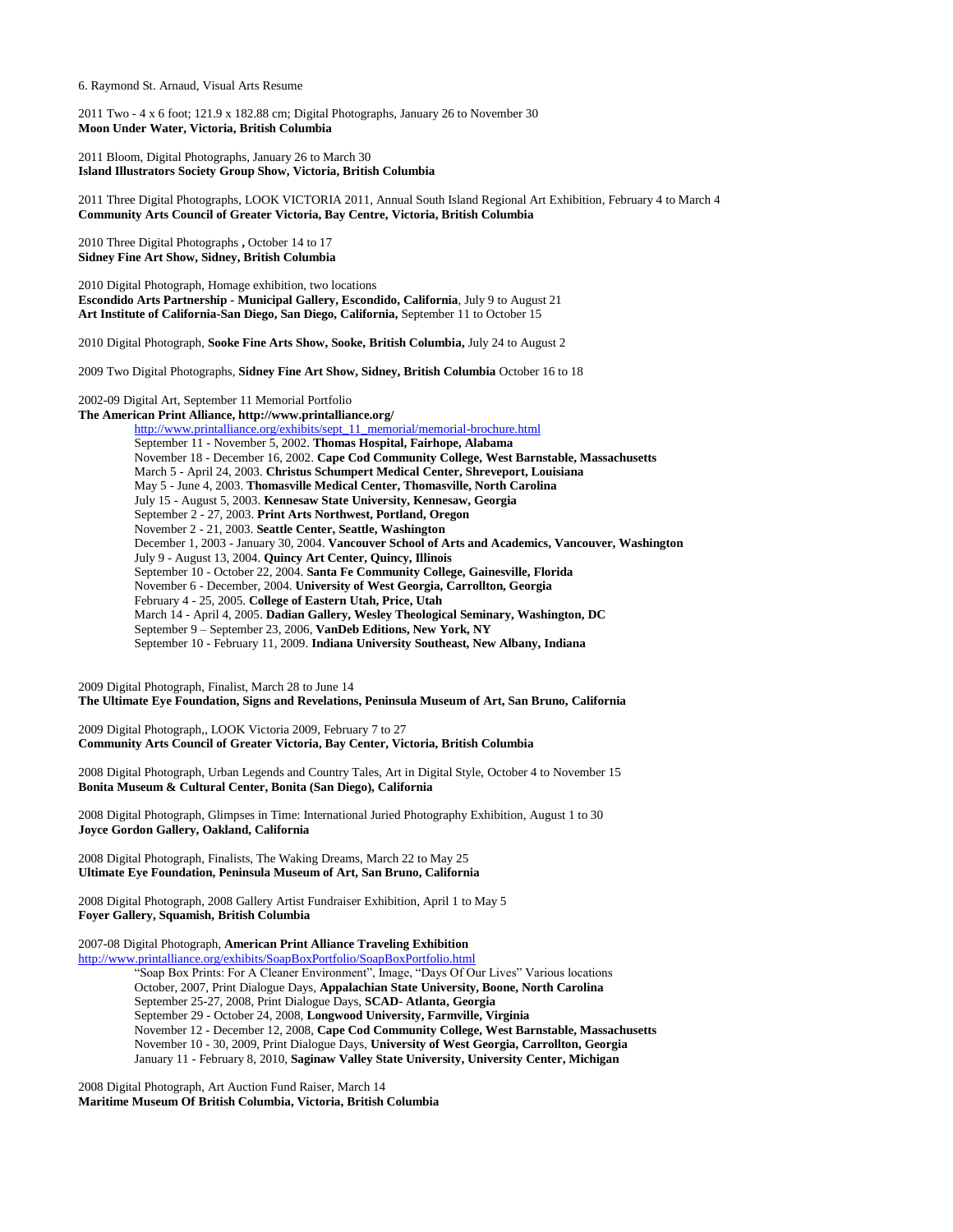2008 **Best in Show,** Digital Photograph, "Tradition Comforts Revelation", LOOK Victoria 2008, February 8 to March 1 **Community Arts Council of Greater Victoria, The Bay Center, Victoria, British Columbia** Jurors Award, *Best in Show, First time a photograph wins Best in Show in 40 year history of CACGV*

2007 Three Digital Photographs, October 1 to 27 **Capital Arts Festival, Victoria Arts Connection, Victoria, British Columbia**

2007 (Book) Pacific Festival of the Book, Art of the Book exhibition, March 1 to 31 **Victoria Arts Connection, Victoria, British Columbia**

2007 Two Digital Photographs, LOOK 2007, February 4 to 24 **Community Arts Council of Greater Victoria, Bay Center, Victoria, British Columbia**

2007 Four Digital Photographs, The New Year Show, In Our Lifetime, January 6 to 24 **Island Illustrators Society, On Canvas Gallery, Victoria, British Columbia**

2004-07 Digital Photograph, **Theatre of the Mind, American Print Alliance Traveling Exhibition** [http://www.printalliance.org/exhibits/theater\\_of\\_the\\_mind/theaterofthemind.html](http://www.printalliance.org/exhibits/theater_of_the_mind/theaterofthemind.html)

Image, "Advent of Blue", Various locations October 24 - November 13, 2004, **University of Delaware, Recitation Hall, Newark, Delaware** November 12 - December 31, 2005, **North Georgia College & State University, Dahlonega, Georgia** February 2006, North Bank Artists Community Project, **North Bank Gallery, Vancouver, Washington** March - April 2006, **University of Miami, Coral Gables, Florida** January 12 – February 23, 2007, **Dunedin Fine Art Center, Dunedin, Florida**

2006 Babylon Lexicon, a showcase of artists' books, October 28 to November 30 **New Orleans Bookfair, Barrister's Gallery, New Orleans, Louisiana**

2006 Three Digital Photographs, Artists of Conscience, October 1 to 31 **Victoria International Arts Symposium, The Phantom Galleries, Victoria, British Columbia**

2006 Digital Photograph, All media Juried Exhibition, June 23 to August 5 **Beckstrand Gallery, Palos Verdes Art Center, Rancho Palos Verdes, California**

2006 Two Digital Banners, March 1 to September **Saanich 100th Anniversary, Saanich Municipal Hall, Saanich, British Columbia**

2006 Four Digital Photographs, Cultural Lenses, January 6 to February 7 **Greater Reston Arts Center, Reston, Virginia**

2005-06 Three Digital Photographs, "The Art of Sail", November 10, 2005 to February 19, 2006 **Maritime Museum of British Columbia, Victoria, British Columbia**

2005 Artist in Residence, Tall Ships Festival, June 23 to 26 **Island Illustrators Society, Victoria, British Columbia**

2005 Digital Photograph, 4<sup>th</sup> Annual Digital Art Competition, Beecher Center for Technology in the Arts, May 22 to December 3 **The Butler Institute of American Art, Youngstown, Ohio** (4th consecutive year of participation)

2004 Three Digital Photographs, "DPI" (Digitally Propelled Ideas), September 20 to October 22 **W. Keith and Janet Kellogg University Gallery, California State Polytechnic University, Pomona, California**

2004 Four Digital Photographs, "Boundary Crossing", September 9 to 26 **Eastern New Mexico University at Roswell, New Mexico**

2004 Digital Photograph, "Solstice", June 8 to July 2 **Island Illustrators Society, Saanich Municipal Hall, Saanich, British Columbia**

2004 Digital Photograph, Ink and Clay 30, January 8 to February 14 **W. Keith and Janet Kellogg University Gallery, California State Polytechnic University, Pomona, California**

2003-04 Digital Photograph, New Year Show, December 16 to January 28 **Island Illustrators Society**, **St. Ann's Academy, Victoria, British Columbia**

2003 Digital Photograph, 3rd Digital Art Competition, April 22 to December 1 **Beecher Center for Technology in the Arts, The Butler Institute of American Art, Youngstown, Ohio**

2003 Two Digital Photographs,  $2<sup>nd</sup>$  International Juried Exhibition, August 1 to 10 **Wegway Magazine, Spin Gallery, Toronto, Ontario**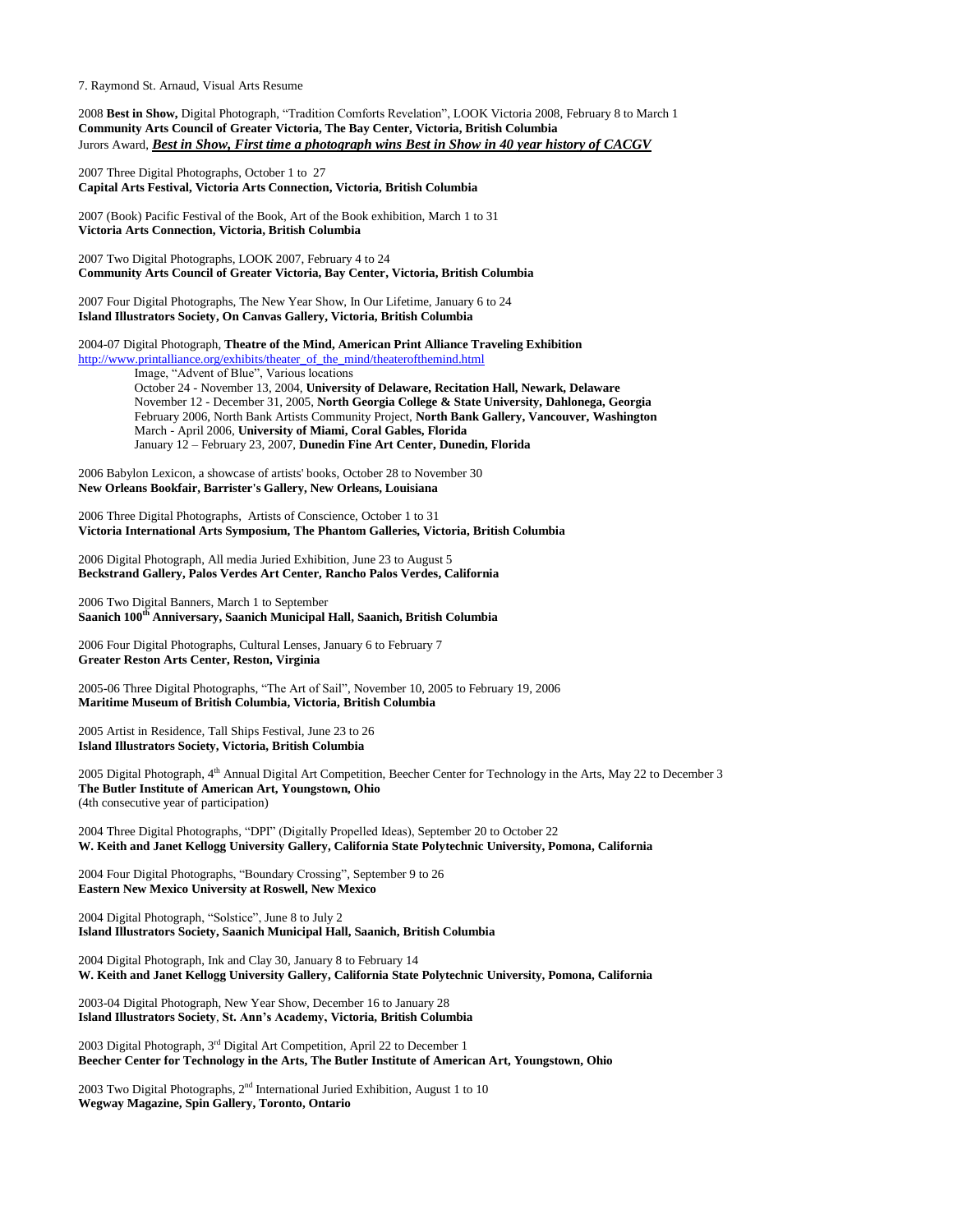2003 Digital Photograph, "The Chair of Final Remorse" (**"Special Interest Group - Graphics"** Very high level art show in Digital/Graphics realm) July 29 to 31 **SIGGRAPH 2003 Art Gallery, San Diego, California** <http://www.siggraph.org/artdesign/gallery/S03/2d/0137.html>

2003-05 **"ACM SIGGRAPH 2003 Traveling Art Show"** (CD – Digital Projection)

2003 Digital Photograph, "Tech Art", April 18 to May 25 **Boston Cyber Arts Festival, South Shore Art Center, Cohasset, Maine**

2003 Digital Slides, Group Digital Slide Exhibition "To Recollect", January 18 to February 22 **Artists Space, New York, NY**

2003 Digital Photograph, The  $10<sup>th</sup>$  Annual New Year Show, January 10 to January 23 **Island Illustrators Society, The Empress Hotel, Victoria, British Columbia**

2002-03 "Digital Artists", Forty Eight images displayed on a computer, August, 2002 to January, 2003 **Novak Gallery, The Butler Institute of American Art, Youngstown, Ohio**

2002-03 Digital Photograph, "digital 02, Envisioning Time, Space And The Future", 5<sup>th</sup> International Exhibition **ASCI, Arts & Science Collaboration, Inc. The Technology Gallery, New York Hall of Science, New York, NY,** September 28 – December 1 **Taranto Gallery, Chelsea, NY,** December 8, 2002 to January 31, 2003

2002 Three Digital Photographs, Scattered leaves, The Fall Show, October 16 to 27 **Island Illustrators Society, Victoria, British Columbia**

2002 Two Digital Photographs, Second Digital Art Competition, June 15 to September 30 **Beecher Center for Technology in the Arts, The Butler Institute of American Art, Youngstown, Ohio** <http://www.fpa.ysu.edu/beecher/digitalgallery/2002/gallery2002.html>

2002 Two Digital Photographs, Sooke Fine Arts 2002, August 3 to 11 **Sooke Regional Museum, Sooke, British Columbia**

2002 Two Digital Photographs, Illustrators at the Hall, May 22 to June 13 **Island Illustrators Society, Saanich Municipal Hall, Saanich, British Columbia**

2002 Eight Digital Photographs, High Resolution: Digital Art in the 21stCentury, January 24 to March 15 **B.K. Smith Gallery, Lake Erie College, Painesville, Ohio**

2002 Digital Photograph, Ink and Clay 27, January 3 to February 8 **W. Keith and Janet Kellogg University Gallery, California State Polytechnic University, Pomona, California**

2001-02 Digital Photograph, Westworks 2001, November 29, 2001 to January 8, 2002 **Robert A. Peck Arts Center Annual Exhibition, Central Wyoming College, Riverton, Wyoming**

2001 Two Digital Photographs, Festival of Light, December 15 to Deccember 22 **Xchanges Gallery, Victoria, British Columbia**

2001 Digital Photograph, 7th Annual National Photography Exhibition, November 1 to November 21 **Texas Art Museum, Port Arthur, Texas**

2001 Digital Photograph, 100 Universes, A Print Book, October 10 to November 11 **International Print Symposium, Crossing Boundaries, Portland, Oregon**

2001 Digital Photograph, First Digital Art Competition, April 1 to October 1 **Beecher Center for Technology in the Arts, The Butler Institute of American Art, Youngstown, Ohio** <http://www.fpa.ysu.edu/beecher/digitalgallery/2001/gallery2001.html>

2001 Three Digital Photographs, SummerArt 2001, August 3 to September 16 **Eleanor Bliss Center for the Arts at the Depot, Steamboat Springs Art Council, Steamboat Springs, Colorado**

2001 Digital Photograph, International Small Works on Paper, July 1 to August 31 **Art International, Asheville, North Carolina**

2001 Three Digital Photographs,  $16<sup>th</sup>$  Annual Fine Arts Show, August 3 to August 12 **Sooke Region Museum, Sooke, British Columbia**

2001 Digital Photograph, May 11 to June 26 **Lexington Art League, Loudoun House Gallery, Lexington, Kentucky**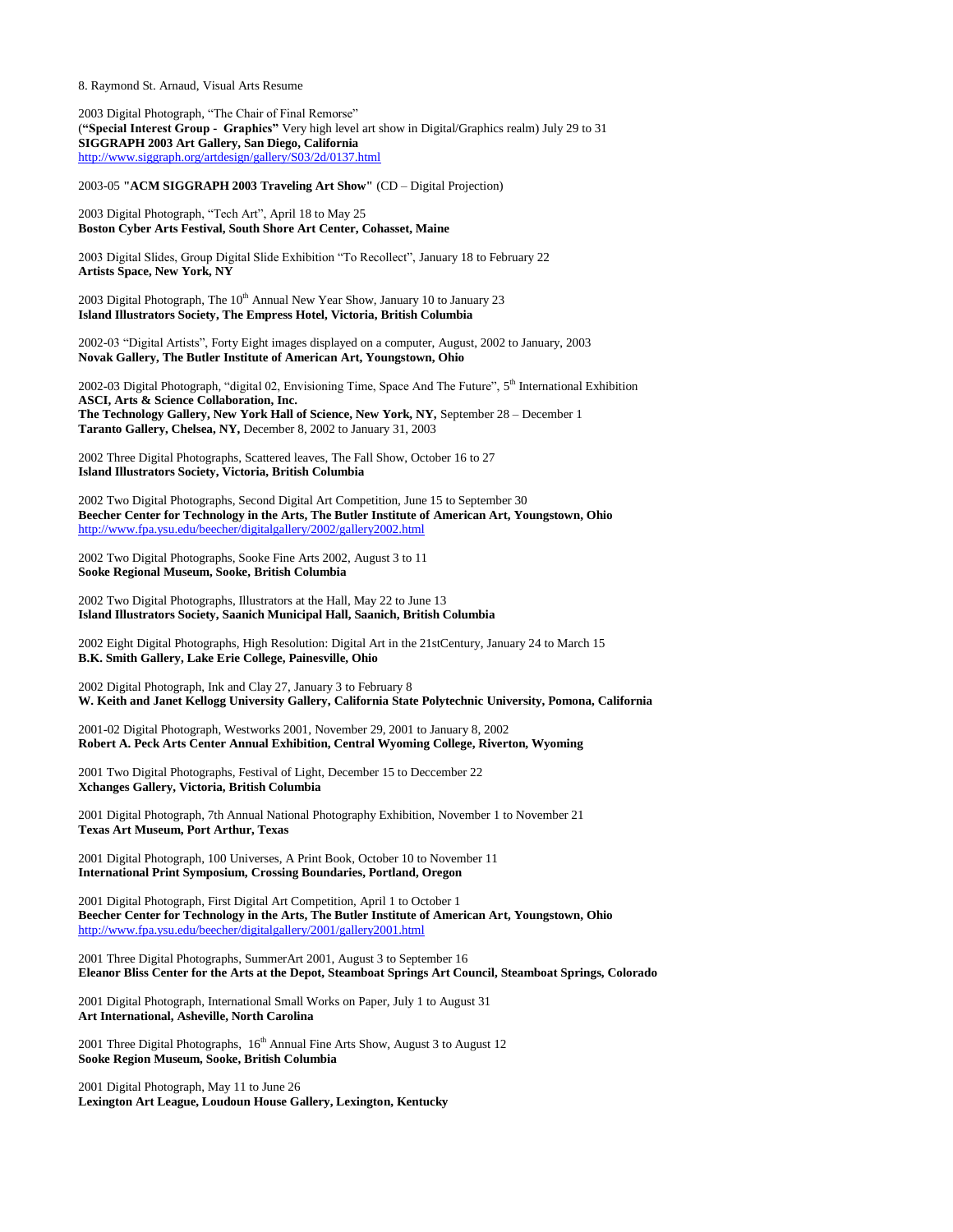2001 Digital Photograph, Dimensions 2001,  $36<sup>th</sup>$  Annual National Juried Show, April 26 to May 26 **Associated Artists of Winston-Salem, Winston-Salem, North Carolina**

2001 Digital Photograph, "Watermark 2001 - Works on Paper", April 23 to May 11 **Southeastern Community College, Whiteville, North Carolina**

2001 Two Digital Photographs, Arts in Harmony, February 5 to March 30 **Elk River Area Arts Council, Sherburne County, Government Center, Elk River (Minneapolis), Minnesota**

2001 Two Digital Photographs, **Invitational,** The New Digital Print, February 5 to March 3 **MacDonough Gallery, Albertus Magnus College, New Haven, Connecticut**

2001 Two Digital Photographs, All Media III, **Invitational,** February 7 to 28 **Period Gallery, Omaha, Nebraska**

2001 Digital Photograph, 2001 National Photo Competition, January 19 to February 27 **Pietra di Luna Gallery & Print Studio, Hollywood, Florida**

2001 Digital Photograph, 2001:The Visual Edge, Alternative Explorations, January 12 to February 23 **Sacramento Valley Photographic Art Center, Sacramento, California**

2001 Three Digital Photographs, immedia 1901, entity- 6<sup>th</sup> Annual Digital Art Exhibition, February 8 to 18 **Ann Arbor Electronic Artist Coalition, Media Union, University of Michigan, Ann Arbor, Michigan**

2001 Digital Photograph, Annual Members Showcase, January 10 to February 3 **Berkeley Art Center, Berkeley, California**

2000-01 Two Digital Photographs, Image 2000:International Juried Photography Exhibition, November 18 to January 3 **Art Center of Plano, Plano, Texas**

2000 Two Digital Photographs,  $24<sup>th</sup>$  Annual Photography Competition and Exhibition, November 5 to 25 **Fort Smith Art Center, Fort Smith, Arkansas**

2000 Digital Photograph, 44<sup>th</sup> Annual International, October 27 to November 26 **San Diego Art Institute, San Diego, California**

2000 Digital Photograph, Art Port Townsend, October 13 to 22 **Port Townsend Art Commission, Point Hudson Pavilion, Port Townsend, Washington**

2000 Digital Photograph, Island Visions 2000, October 13 to 20 **Community Arts Council of the Saanich Peninsula, Sanscha Hall, Sidney, British Columbia**

2000 Three Digital Photographs, **"Best Print"** for "Adobe Sunrise"; September 15 to October 22 **Art Center of Estates Park, Estes Park, Colorado**

2000 Three Digital Photographs, E-Art, August 18 to September 8 **Maude Kerns Art Center, Eugene, Oregon**

2000 Three Digital Photographs, Digital Images: Art in the Electronic Age, August 11 to September 29 **City of Brea Gallery, Brea Civic & Cultural Center, Brea, California**

2000 Two Digital Photographs, "Cross Currents", Juried Exhibition of Contemporary Art, August 4 to September 17 **The Walter Anderson Museum of Modern Art, Ocean Springs, Mississippi**

2000 Three Digital Photographs, Art at the Port, July 29 to August 6 **Anacortes Arts Festival, Anacortes, Washington**

2000 Digital Photograph, 10<sup>th</sup> International Art Exhibition, July 8 to 22 **Havre de Grace Art Commission, Havre de Grace, Maryland**

2000 Two Digital Photographs, June 29 to July 28 **Lewis-Clark Center for Arts & History, Lewiston, Idaho**

2000 Six Digital Photographs, May 25 to June 7 **Art Gallery at the Mosaic, Victoria, British Columbia**

2000 Digital Photograph, May 18 to June 3 **BC Festival of the Arts 2000, Nelson, British Columbia**

2000 Digital Photograph, May 12 to June 4 **Lexington Art League, Loudoun House Gallery, Lexington, Kentucky**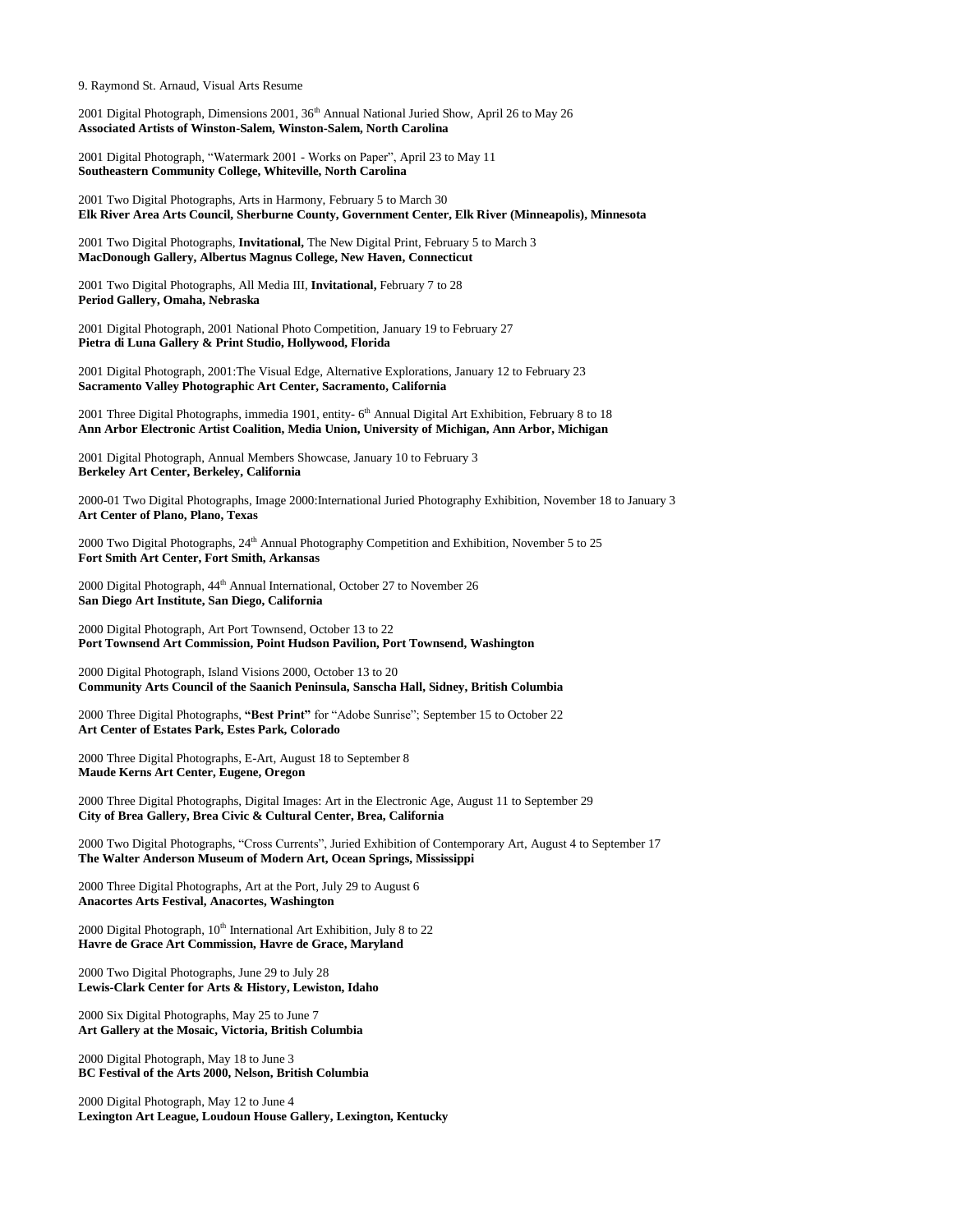2000 Digital Photograph, 2000 Hilton Head Art League National Juried Show, May 4 to June 10 **Self Family Arts Center, Hilton Head Island, South Carolina**

2000 Digital Photograph, 2<sup>nd</sup> Annual, Contemporary 2000, International Juried Exhibition, March 6 to 27 **Period Gallery, Omaha, Nebraska**

1999 Two Digital Photographs, 2 Honorable Mentions,  $23<sup>rd</sup>$  Annual Photography Competition and Exhibition **Fort Smith Art Center, Fort Smith, Arkansas**

1999 Digital Photograph, Echoes & Visions III **The Laguna Nigel Community Events Commission, Niguel Art Association, Laguna Niguel, California**

1999 Three Digital Photographs, Island Visions '99, 7thAnnual, Jurors Award, "Yellow Wheelhouse" **Community Arts Council of the Saanich Peninsula, Sydney, British Columbia**

1999 Digital Photograph, Illustrated People **Community Arts Council of Greater Victoria, Victoria, British Columbia**

1999 Three Digital Photographs, 9<sup>th</sup> Annual Juried National Art Exhibition **Havre de Grace Art Commission, Havre de Grace, Maryland**

1999 Digital Photograph, ArtWORKS '99 **BC Festival of the Arts, Victoria, British Columbia**

1999 Two Digital Photographs, Image on Exhibition Poster **Island Illustrators Society, Maritime Museum of British Columbia, Victoria, British Columbia**

1999 Digital Photograph, Group Show **Lexington Art League, Loudoun House Gallery, Lexington, Kentucky**

1999 Three Digital Photographs, **Award of Excellence** in Photography, Group Show, Visions '99 **The Chicago Windy City Artists, Zarem/Golde ORT Technical Institute, Chicago, Illinois**

1999 Digital Photograph, Group Show, 16<sup>th</sup> Annual Juried Show **Gallery "76", Wenatchee, Washington**

1999 Two Digital Photographs, Computer Art '99: Ten Years Later, A survey of Computer Art **St. Louis Community College at Florissant Valley, St. Louis, Missouri**

1999 Digital Photograph, Group Show, Contemporary '99, Special Recognition **Period Gallery, Omaha, Nebraska**

1998 Virtual Exhibition, Focus Gallery **<http://www.tomrchambers.com/index-165.html>**

1998 Two Digital Photographs, Group Exhibition **Community Art Council of Greater Victoria, Victoria, British Columbia**

1998 Digital Photographs, Juried Group Exhibition **TDC Gallery, Victoria, British Columbia**

1995 **Creative Award,** Best Computer Use Design, Computer Manipulation Series **Graphic Designers of Canada, Vancouver Island Chapter, Victoria, British Columbia**

1994 Digital Imaging, Dye Sublimation Print **Macphair, Victoria, British Columbia**

## **Pre-Digital Group Shows; Photography and Painting**

1988 Photography, Two Cibachrome Prints **North Park Gallery, Victoria, British Columbia**

1984 Painting, **Vik Gallery, Edmonton, Alberta**

1983 Painting, Kaleidoscope '83, Cultural Component for UNIVERSIADE **The World University Games, Edmonton, Alberta**

1982 Painting, **Latitude 53 Gallery, Edmonton, Alberta**